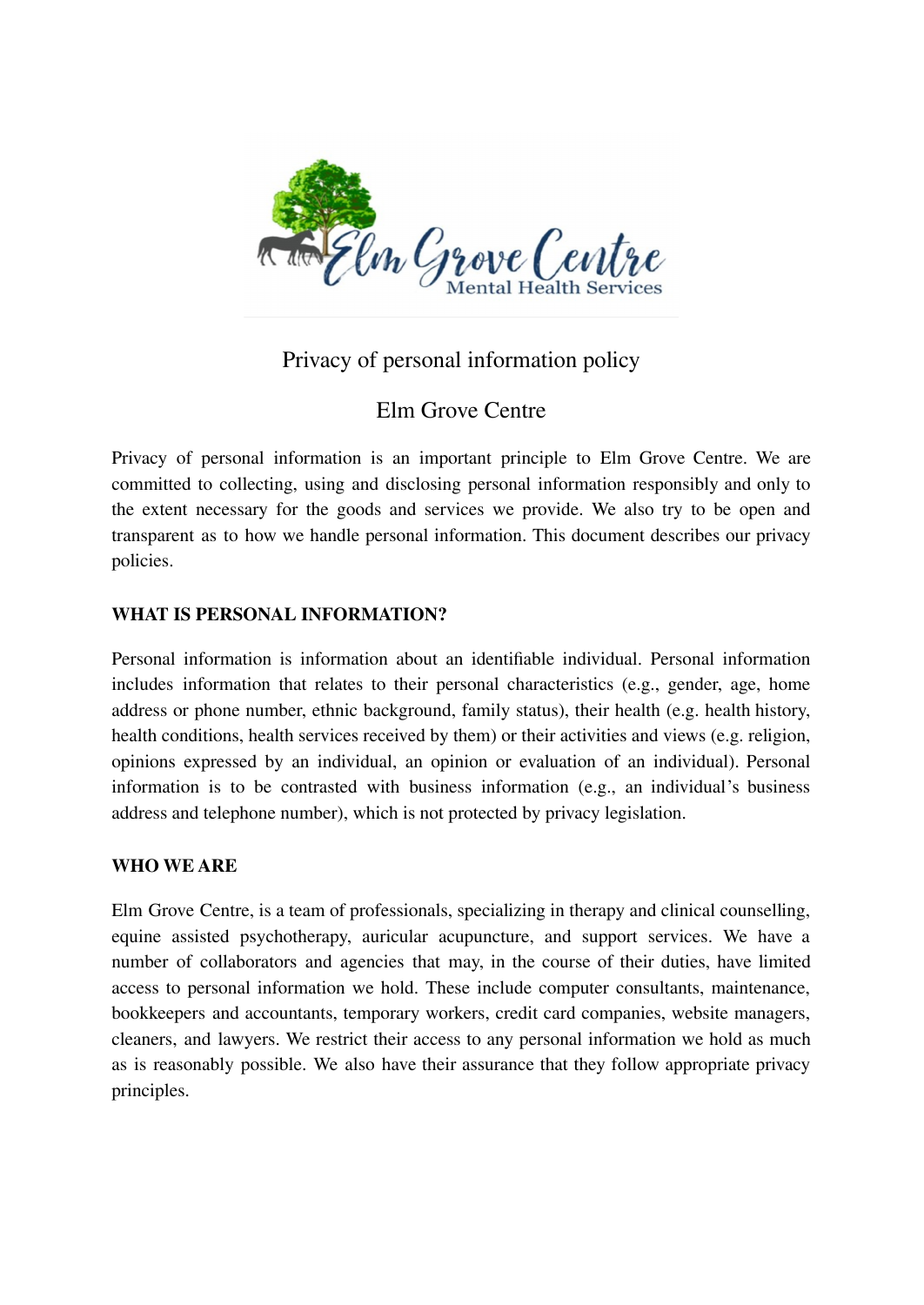#### **COLLECTION OF PERSONAL INFORMATION: PRIMARY PURPOSES**

#### **About Clients**

We collect, use and disclose personal information in order to serve our clients. For our clients, the primary purpose for collecting personal information is to provide adequate treatment. For example, we collect information about a client's health history, including their family history, physical condition and function and social situation in order to help us assess what their health needs are, to advise them of their options and then to provide the care they choose to have. A second primary purpose is to obtain a baseline of health and psychological information so that, in providing ongoing health and psychological services, we can identify changes that are occurring over time. It would be rare for us to collect such information without the client's express consent, but this might occur in an emergency (e.g., client is unconscious) or where we believe the client would consent if asked and it is impractical to obtain consent (e.g., a family member passing a message on from our client and we have no reason to believe that the message is not genuine).

#### **About Members of the General Public**

For members of the general public, our primary purposes for collecting personal information is to provide notice of special events (e.g., a seminar or conference) or to make them aware of new programs or services in general or our clinic in particular. For example, while we try to use work contact information where possible, we might collect home addresses, fax numbers and email addresses. We try to obtain consent before using any such personal information, but where this is not, for any reason, possible, we will upon request immediately remove any personal information from our database.

On our website we only collect, with the exception of cookies, the personal information you provide and only use that information for the purpose you gave it to us (e.g., to respond to your email message, to register or a course, to subscribe to our newsletter). Cookies are used to help you navigate our website and are not used to monitor you.

#### **About Contract Staff, Volunteers and Students**

For people who are contracted to do work for us (e.g., mental health practitioners, such as psychologists, psychological associates, marketing personnel), our primary purpose for collecting personal information is to ensure we can contact them in the future (e.g., for new assignments, supervision) and for necessary work-related communication (e.g., sending out pay cheques, year-end tax receipts). Examples of the type of personal information we collect for those purposes include home addresses and telephone numbers. It is rare for us to collect such information without prior consent, but it might happen in the case of health emergency (e.g., a COVID outbreak) or to investigate a possible breach of law (e.g., if a theft were to occur in the clinic). If contract staff, volunteers or students wish a letter of reference or an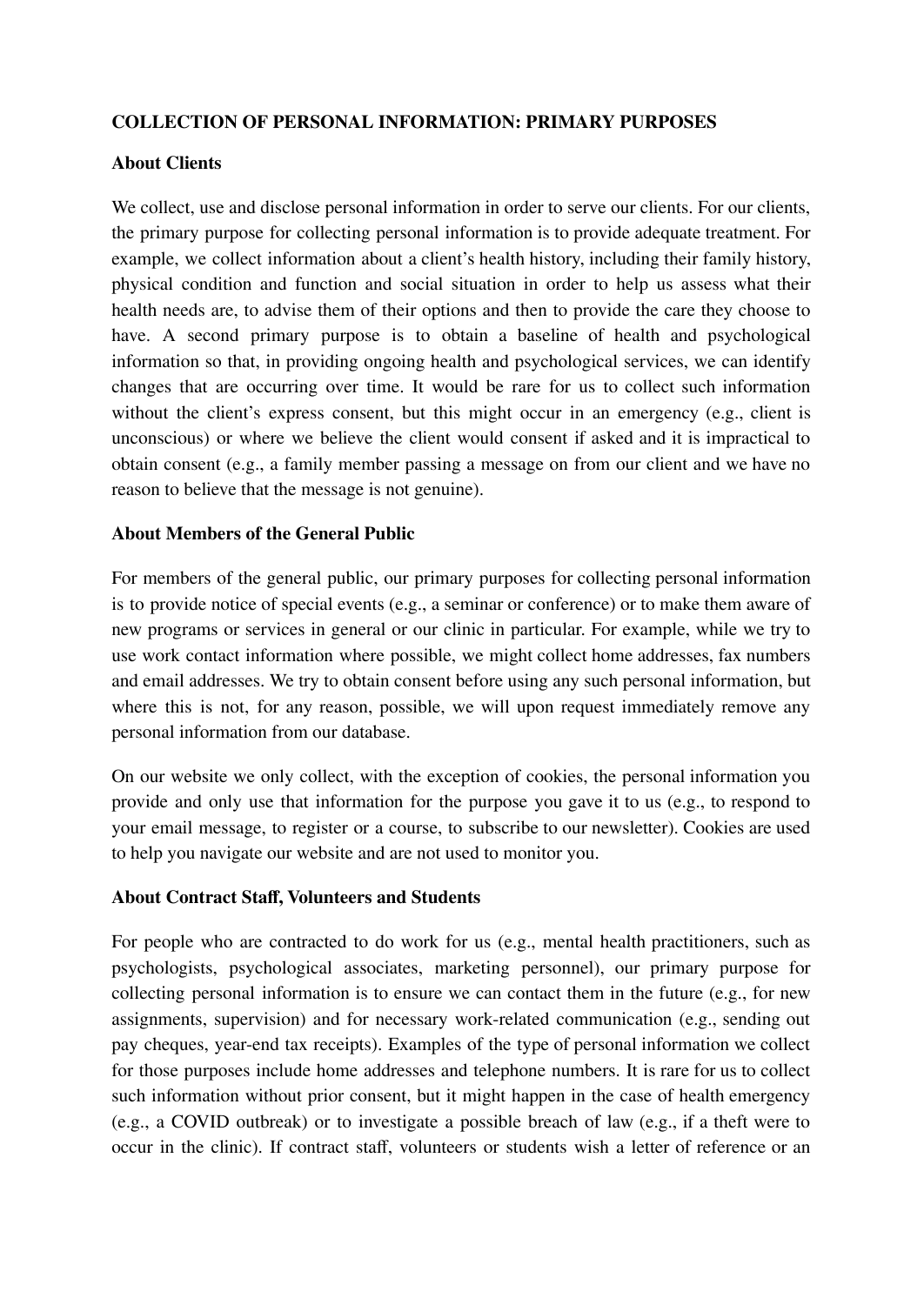evaluation, we will collect information about their work-related performance and provide a report as authorized by them.

## **WE COLLECT PERSONAL INFORMATION: RELATED AND SECONDARY PURPOSES**

Like most organizations, we also collect, use and disclose information for purposes related to or secondary to our primary purposes. The most common examples of our related and secondary purposes are as follows:

· To invoice clients for goods or services that was not paid for at the time, to process credit card payments or to collect unpaid accounts.

· To advise clients and others of special events or opportunities (e.g., a seminar, development of a new service, arrival of a new product) that we have available.

· Our clinic reviews client and other files for the purpose of ensuring that we provide high quality services, including assessing the performance of our staff.

· Each discipline has a regulating body that may inspect our records and interview our staff as a part of their regulatory activities in the public interest. In addition, as professionals, we will report serious misconduct, incompetence or incapacity of other practitioners, whether they belong to other organizations or our own. Also, our organization believes that it should report information suggesting serious illegal behaviour to the authorities.

External regulators have their own strict privacy obligations. Sometimes these reports include personal information about our clients, or other individuals, to support the concern (e.g., improper services). Also, like all organizations, various government agencies (e.g., Canada Customs and Revenue Agency, Information and Privacy Commissioner, Human Rights Commission, etc.) have the authority to review our files and interview our staff as a part of their mandates. In these circumstances, we may consult with professionals (e.g., lawyers, accountants) who will investigate the matter and report back to us.

· The cost of some goods/services provided by the organization to clients is paid for by third parties (e.g., Veteran's Affairs, NIHB, private insurance, etc.). These third-party payers often have your consent or legislative authority to direct us to collect and disclose to them certain information in order to demonstrate client entitlement to this funding.

· Clients or other individuals we deal with may have questions about our goods or services after they have been received. We also provide ongoing services for many of our clients over a period of months or years for which our previous records are helpful. We retain our client information for a minimum of ten years after the last contact to enable us to respond to those questions and provide these services (our regulatory Colleges also require us to retain our client records).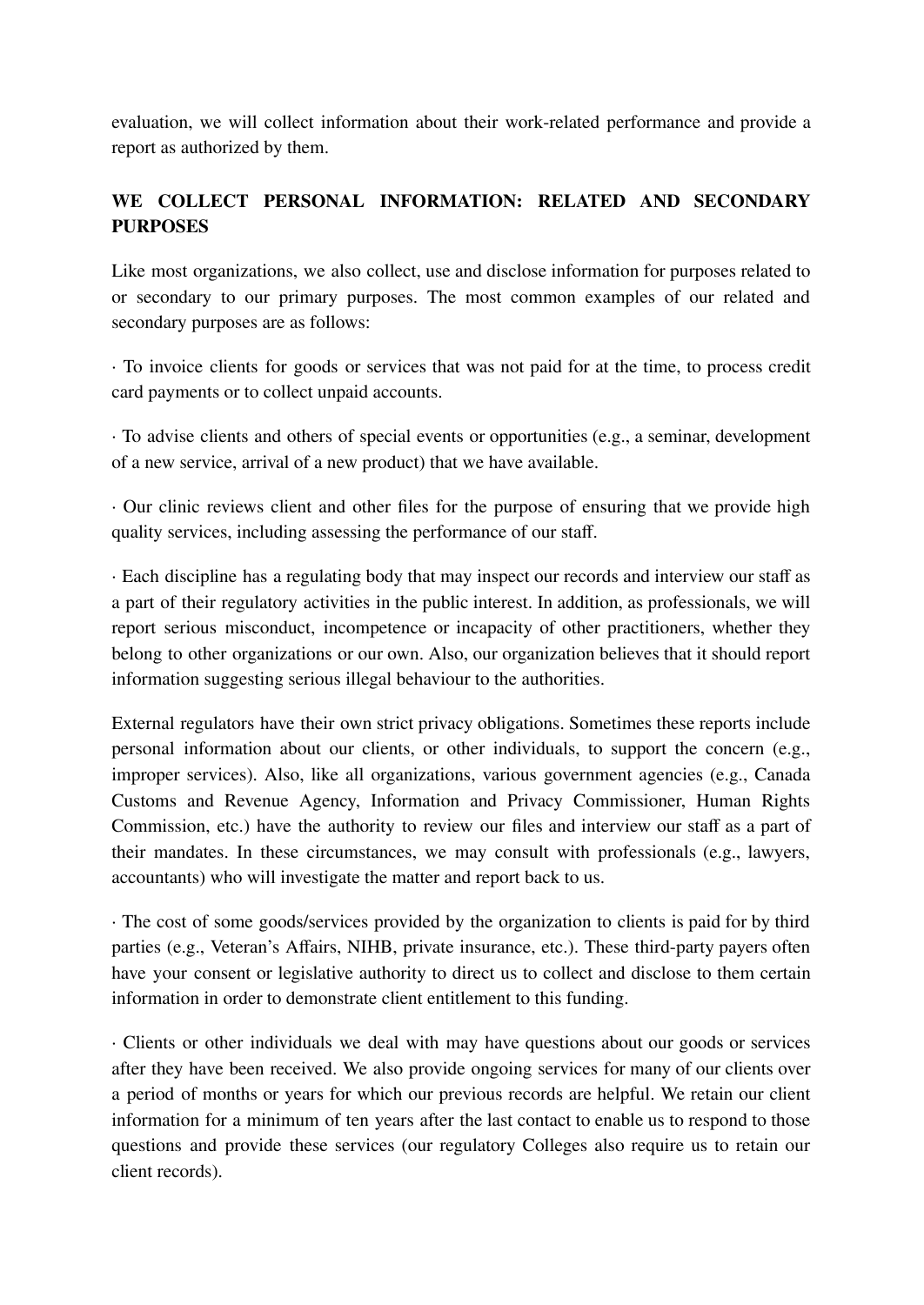· If Elm Grove Centre or its assets were to be sold, the purchaser would want to conduct a "due diligence" review of the Clinic's records to ensure that it is a viable business that has been honestly portrayed to the purchaser. This due diligence may involve some review of our accounting and service files. The purchaser would not be able to remove or record personal information. Before being provided access to the files the purchaser must provide a written promise to deem all personal information confidential. Only reputable purchasers who have already agreed to by the organization's business or its assets would be provided access to personal information, and only for the purpose of completing their due diligence search prior to closing the purchase.

You can choose not to be part of some of these related or secondary purposes (e.g., by declining to receive notice of special events or opportunities). We do not, however, have much choice about some of these related or secondary purposes (e.g., external regulation).

#### **PROTECTING PERSONAL INFORMATION**

We understand the importance of protecting personal information. For that reason, we have taken the following steps:

· Paper information is either under supervision or secured in a locked or restricted area.

· Electronic hardware is either under supervision or secured in a locked or restricted area at all times. In addition, passwords are used on computers. All of our cell phones are digital, which signals are more difficult to intercept.

· Paper information is transmitted through sealed, addressed envelopes or boxes by reputable companies.

· Electronic information is transmitted either through a direct line or is anonymous.

· Mental health practitioners and staff are trained to collect, use and disclose personal information only as necessary to fulfill their duties and in accordance with our privacy policy.

· External consultants and agencies with access to personal information must enter into privacy and confidentiality agreements with us.

With only a few exceptions, you have the right to see what personal information we hold about you. Often all you have to do is ask. We can help you identify what records we might have about you. We will also try to help you understand any information you do not understand (e.g., short forms, technical language, etc.). We will need to confirm your identity, if we do not know you, before providing you with this access. We reserve the right to charge a nominal fee for such requests.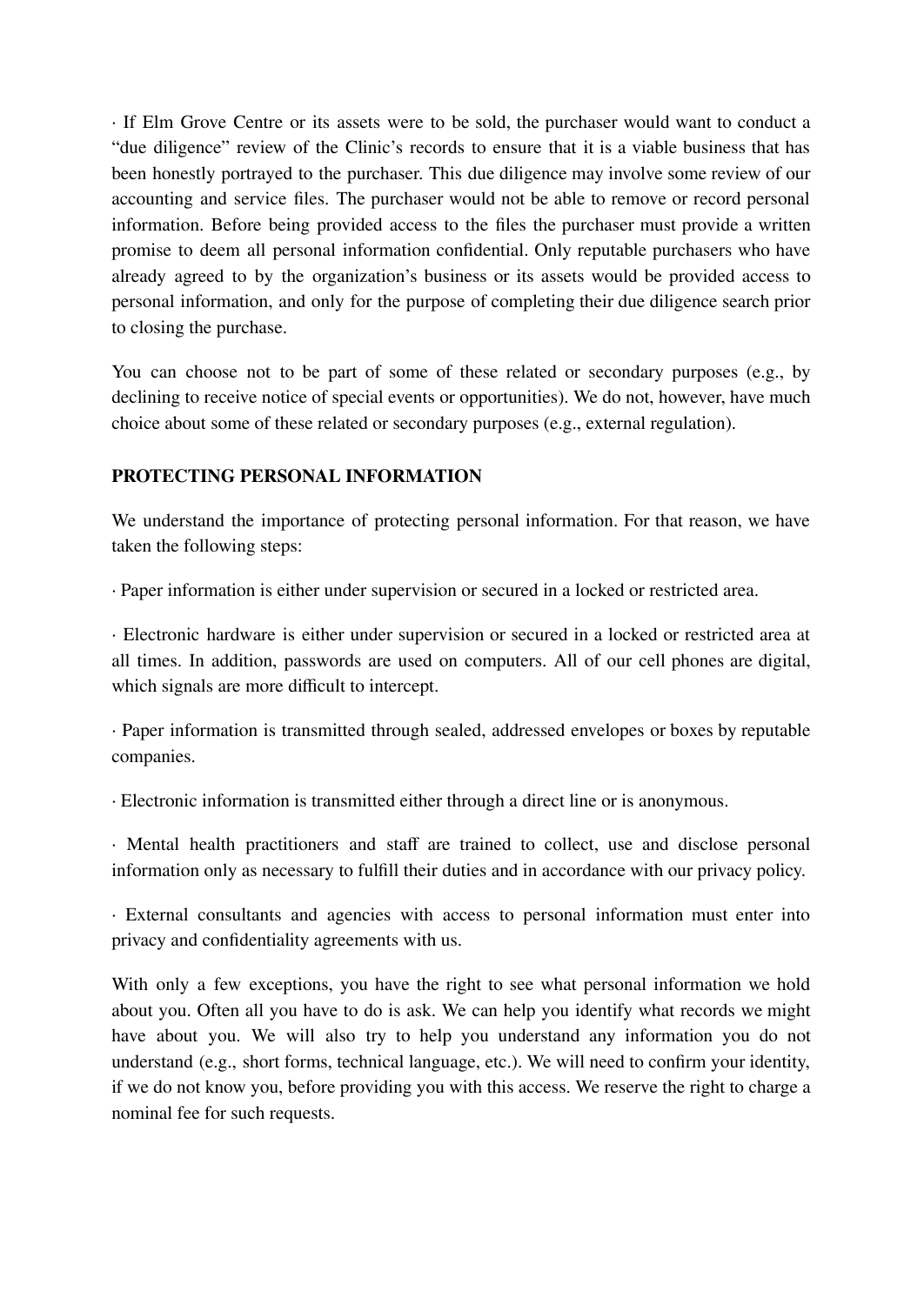If there is a problem, we may ask you to put your request in writing. If we cannot give you access, we will tell you within 30 days if at all possible and tell you the reason, as best we can, as to why we cannot give you access.

If you believe there is a mistake in the information, you have the right to ask for it to be corrected. This applies to factual information and not to any professional opinions we may have formed. We may ask you to provide documentation that our files are wrong. Where we agree that we made a mistake, we will make the correction and notify anyone to whom we sent this information. If we do not agree that we have made a mistake, we will still agree to include in our file a brief statement from you on the point and we will forward that statement to anyone else who received the earlier information.

### **RETENTION AND DESTRUCTION OF PERSONAL INFORMATION**

We need to retain personal information for some time to ensure that we can answer any questions you might have about the services provided and for our own accountability to external regulatory bodies. However, we do not want to keep personal information too long in order to protect your privacy.

We keep our client files for ten years. Our clients and contact directories are much more difficult to systematically destroy, so we remove such information when we can if it does not appear that we will be contacting you again. However, if you ask, we will remove such contact information right away. We keep any personal information relating to our general correspondence (e.g., with people who are not clients) newsletters, seminars and marketing activities for about six months after the newsletter ceases publication or a seminar or marketing activity is over.

We destroy paper files containing personal information by shredding. We destroy electronic information by deleting it and, when the hardware is discarded, we ensure that the hard drive is physically destroyed. Alternatively, we may send some or the entire client file to our client.

#### **IF YOU NEED MORE INFORMATION**

For more information about our privacy policies and procedures, please contact our office at:

41097 Western Rd Alma, PE C0B 1K0 Phone (902) 806-2257

We will attempt to answer any questions or concerns you might have.

If you wish to make a formal complaint about our privacy practices, you may make it in writing to our office. We will acknowledge receipt of your complaint; ensure that it is investigated promptly and that you are provided with a formal decision and reasons in writing.